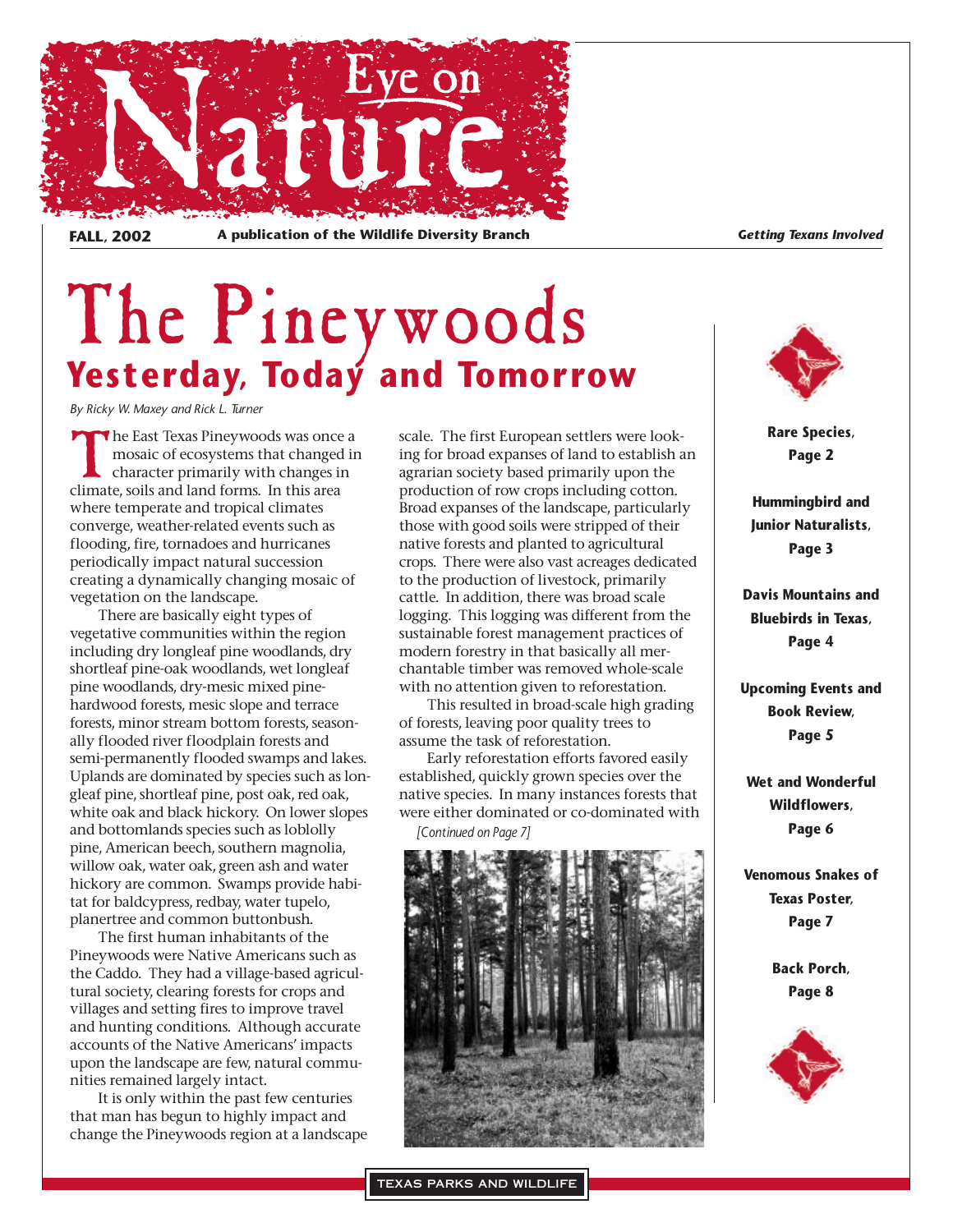# Rare Species

**Eye On Nature** Fall, 2002

#### **Texas Parks and Wildlife Department**

*To manage and conserve the natural and cultural resources of Texas and to provide hunting, fishing and outdoor recreation opportunities for the use and enjoyment of present and future generations.*

> **GOVERNOR OF TEXAS** Rick Perry

**COMMISSION** Katharine Idsal, Chairman **Austin** Ernest Angelo, Jr., Vice-Chairman **Midland** John Avila, Jr. **Fort Worth**

Joseph B.C. Fitzsimons **San Antonio** Alvin L. Henry **Houston** Philip Montgomery **Dallas** Donato D. Ramos **Laredo** Kelly W. Rising, M.D. **Houston** Mark E. Watson, Jr. **San Antonio**

Lee M. Bass, Chairman-Emeritus **Fort Worth**

**Executive Director** Robert L. Cook

**Wildlife Division Director** Gary Graham

**EYE ON NATURE STAFF Mark Klym** Editor **John Herron** Production Manager

Texas Parks and Wildlife Department receives federal financial assistance from the U.S. Fish and Wildlife Service. Under Title VI of the Civil Rights Act of 1964, Section 504 of the Rehabilitation Act of 1973, Title II of the Americans with Disabilities Act of 1990, the Age Discrimination Act of 1975, and Title IX of the Education Amendments of 1972, the U.S. Department of the Interior and its bureaus prohibit discrimination on the basis of race, color, national origin, age, disability or sex (in educational pro-grams). If you believe that you have been discriminated against in any Texas Parks and Wildlife Department program, activity, or facility, or if you desire further information, please call or write: The U.S. Fish and Wildlife Service, Office for Diversity and Civil Rights Programs - External Programs, 4040 N. Fairfax Drive, Webb 300, Arlington, VA 22203, (703) 358-1724.

## **Texas Emerald**

*By Mike Quinn*

" **66PY** exas Emerald." Well now, that's a beautiful name but what does it apply to you might ask? Texas Emerald (*Somatochlora margarita*) is the name of one of the rarest dragonflies to breed in Texas. Identifying features of this large dragonfly include two pale stripes on the sides of its thorax and brilliant iridescent green jewel-like eyes, hence the name "Emerald."

Sidney Dunkle states in his *Dragonflies Through Binoculars* field guide that most species of *Somatochlora* "are intriguingly rare to uncommon denizens of wild forests." Until recently, the Texas Emerald hadn't been collected more than a few kilometers from its type locality, in the Sam Houston National Forest. *Somatochlora margarita* is a high-flying species that was formally described back in 1962 from specimens collected with a long-handled net while standing in the back of a pick-up truck in the long-leaf and loblolly pine forests of San Jacinto Co. in East Texas.

Besides altitude, other factors that contribute to this species apparent rarity include a short flight period, they are only on the wing from May 27 to July 2. Additionally, they mostly fly in the early morning and late afternoon to dusk. It has since been found in five Texas and one Louisiana counties.

#### **Dragonflies Through Binoculars**

Sidney W. Dunkle, 2000. Oxford Univ. Press

*Mike Quinn is the invertebrate biologist for the Wildlife Diversity program. He works out of Austin.*





#### **Red-cockaded Woodpecker**

*By Ricky W. Maxey*

The Red-cockaded Woodpecker *(Picoides borealis)* is State and Federally listed as an Endangered Species. It is Vulnerable throughout its range. Although it can be fairly abundant within limited areas of well-managed quali and Federally listed as an Endangered Species. It is Vulabundant within limited areas of well-managed quality habitat, it is generally considered very rare throughout its range.

**General Discription:** An eight-inch long woodpecker with black cap and nape, and prominent white cheek patches. The male has a tiny red streak behind the eye and near the ear (the cockade). The cockade is seldom visible in the field, making it difficult to distinguish males from females. It has a barred back and spotted breast. This species lives in groups of 2 to 6 birds. A group is generally a breeding pair and a number of adult males who remain as "helpers." All birds work cooperatively to incubate eggs, feed young, construct new cavities and defend the group's territory.

**Habitat:** This species lives and forages almost exclusively in mature "park-like" pine forests throughout its range. It is the only species of woodpecker that excavates its cavities exclusively in living pine trees. Most cavities are excavated in older pine trees, in excess of 60 years of age, with decaying heartwood present. They excavate numerous small shallow areas on cavity trees known as resin wells to encourage resin flow as a deterrent to their primary preditor the rat snake. Cavity trees have the general appearance of "melting candles" from the creamy white flows of resin.

**Total Range:** Southeastern United States from Maryland and Kentucky on the East Coast south through Florida and states of the Gulf Coast west to eastern Texas.

**State Range:** Occupies mature pine forests in the Pineywoods of East Texas. Texas is the western extent of this species range. The majority of groups currently occur within national forests; other groups occur on state, industrial and private forests.

**Threats to the Species:** The primary threat to this species is loss of suitable habitat containing mature "park-like" pine forests. Primary reasons for habitat loss include timber management favoring dense stands of pine with short rotation ages, conversion of pine habitat to other types of forest and non-forest uses, and habitat degredation resulting in encroachment of off-site species in the absence of adequate natural and management fire.

**Best Time to Look:** This species can be seen year-round in close proximity to cavities of active groups (clusters). Best times for observation are an hour before sunrise, and an hour before sunset when birds are leaving or returning to their cavity trees. Observers should try to minimize their presence and observe from a distance that respects the birds privacy.

*Source: Campbell, Linda. 1995. "Endangered and Threatened Animals of Texas."*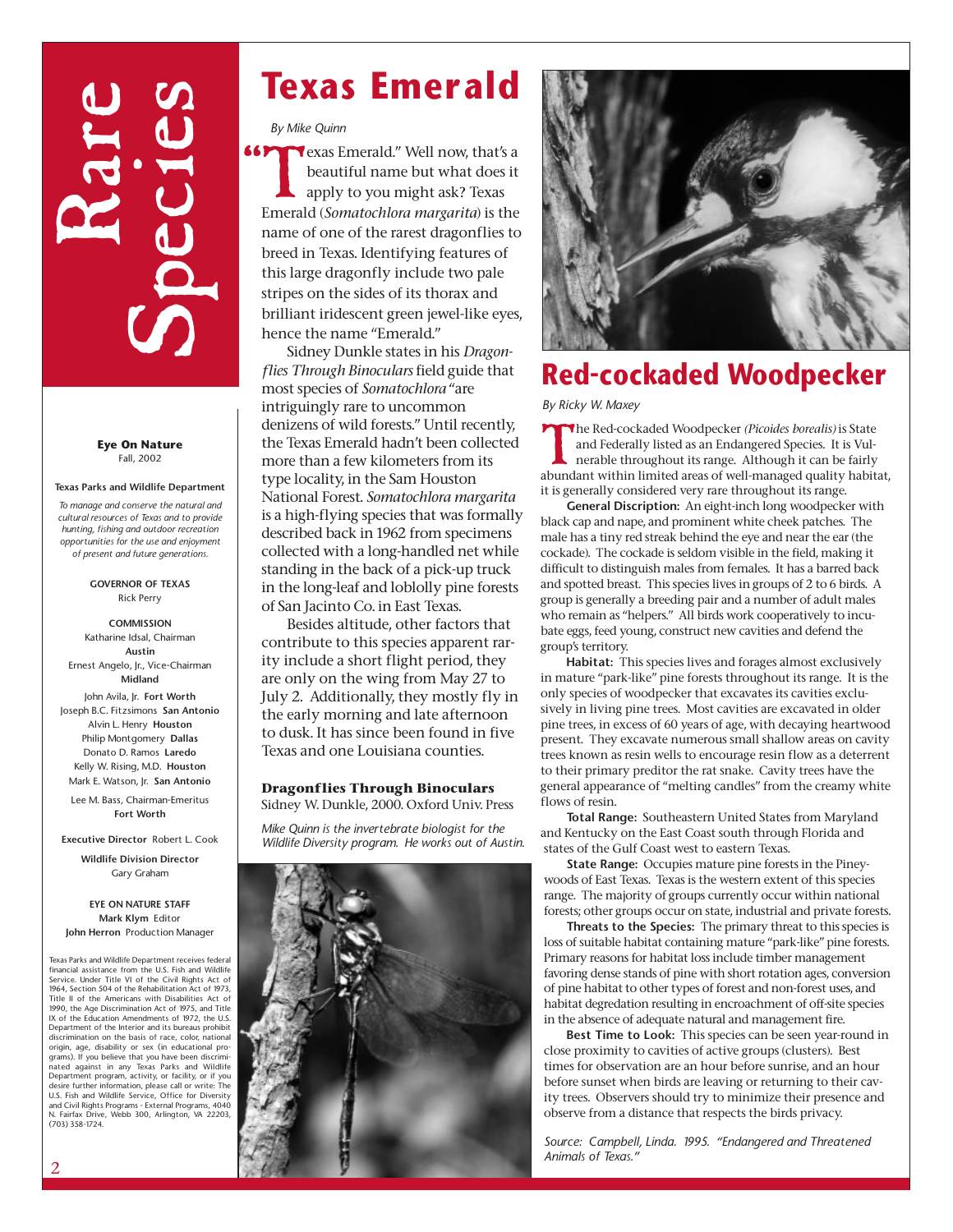## Hummingbird Roundup **Provides Information on Pollinators**

*By Mark Klym*

There are all the humming-<br>birds this year? Aren't the<br>hummingbirds late? Why<br>do I have no hummingbirds in my birds this year? Aren't the hummingbirds late? Why do I have no hummingbirds in my yard this year?

These are just some of the questions we get each spring and fall at the Hummingbird Roundup desk. Most of the time, it is just a question of patience — the caller assumes the birds are late because they are anxious to see them. When we check data from seven years of hummingbird surveys in their county, we often find that birds begin to show up in that area about two or three weeks later than the person had assumed.

Keeping a careful diary of your yard is one of the best ways to track wildlife trends in your area. Are birds late? Check your records from last year to find out. Is the butterfly population different this year? The weather conditions, plant population, etc. may explain the difference.

The Hummingbird Roundup provides a simple, fun way to track hummingbird populations in your backyard. For more information about the roundup and how you can participate visit:

www.tpwd.state.tx.us/hummingbirds If you see an unusual hummingbird, please call 1-888-TXBIRDS.

*Mark Klym is the coordinator of the Texas Hummingbird Roundup out of the Austin office.*



Answers Online!

**How many different kinds of<br>venomous snakes are native<br>to Texas? What does Poisor**<br>Ivy look like? What dinosaurs were venomous snakes are native to Texas? What does Poison Ivy look like? What dinosaurs were found in Texas? What is a BioBlitz? The answers to these questions and many more can now be found easily at the Texas Junior Naturalists, a new section of the Texas Parks and Wildlife web site.

Launched in January and targeting kids age 8 to 15, this online resource for students of nature and the outdoors features all sorts of information about Texas nature including snakes, mammals, dinosaurs, bugs, plants and geology. In addition to fact sheets, there are seasonal features pertaining to nature in Texas with an attitude towards conservation and stewardship of natural resources. One section even explains and diagrams how to make your own field equipment out of household items. There are links to additional information on all the topics and even an opportunity to submit a review of your most recent visit to one of the 123 Texas State Parks.

To find out more, visit Texas Junior Naturalists at www.tpwd.state.tx.us/expltx/jrnat/ or perform a Google search with the words: Texas Junior Naturalists.

*Julia Gregory is education technology coordinator out of the Austin office.*

## Hummingbird Wheel

Simply find the picture of the hummingbird you want, and the 10" wheel will tell you the name of the species, its range and habitat and colors of the male and female. Includes sixteen different species. A Texas Parks and Wildlife Department exclusive. \$11.95

To order please send your name, address and phone number along with your check or money

order payable to, **Texas Parks and Wildlife Nongame Fund**, to the address below:

**Texas Parks and Wildlife Department Wildlife Diversity Branch 4200 Smith School Road Austin, Texas 78744**

## Did You Know?

**New research indicates that Monarchs use the sun for guidance during their annual**



**3000 km trek from the mid-west to Michoacan, Mexico.** 

**Researchers set up an ingenious experiment with upward air flows allowing caged butterflies to continually soar as if on thermals. Artificially manipulating the photoperiod caused the Monarchs to change their heading while soaring.**

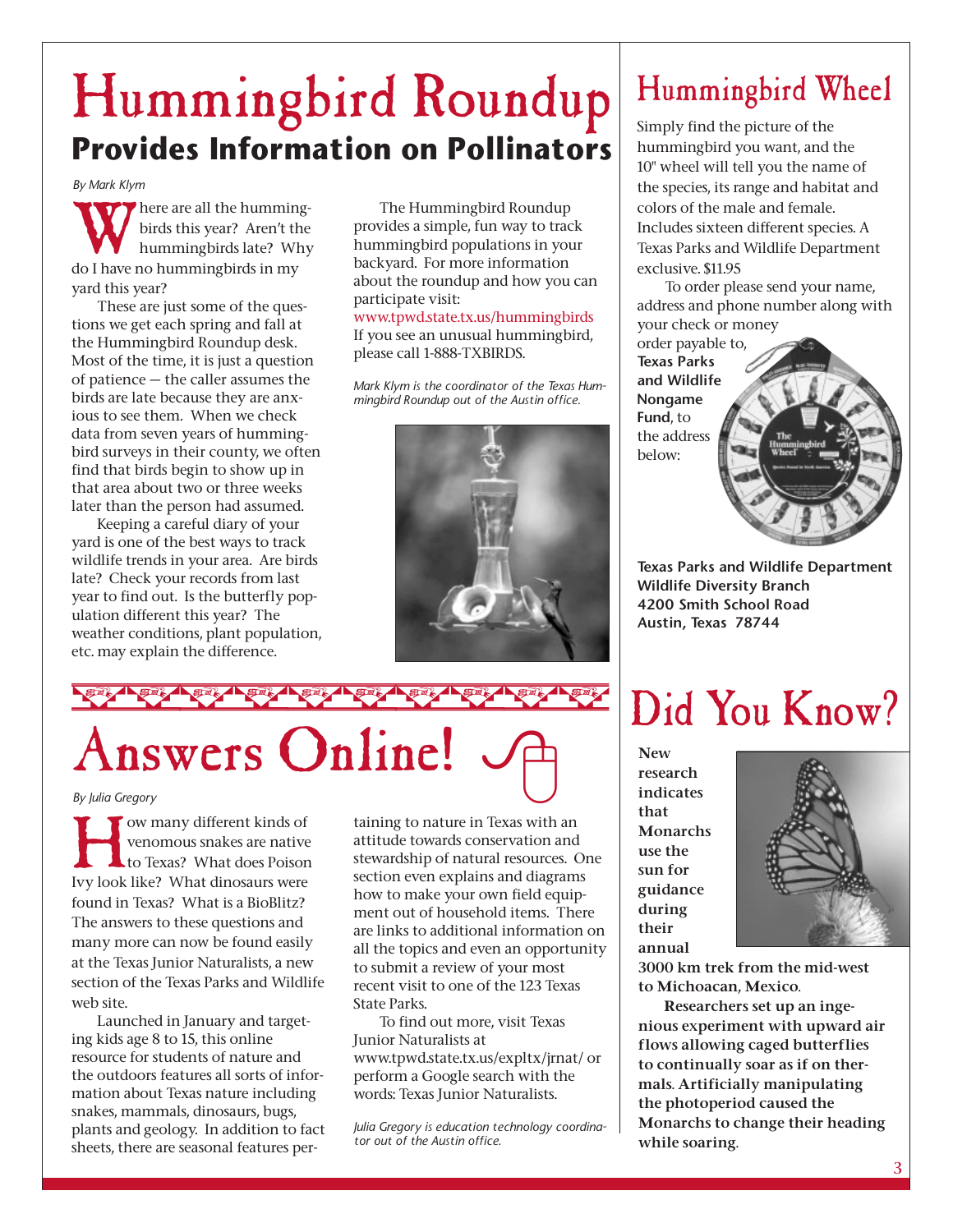

bird population is almost that simple. Reports from across Texas tell of success with bluebirds that started with a nestbox.

Ricky Wilson in Bandera put up a box in July 1990 even though she had not seen a bluebird. Within hours a bluebird sat on the box. This year 100+ bluebirds have fledged from her nestboxes.

In February 2000, Kelly Cotten, President of Audubon Dallas, and a team from Wild Birds Unlimited installed seven nestboxes at White Rock Lake in the heart of Dallas. Within two weeks bluebirds were inspecting the boxes; by mid-March they were nesting. Now bluebirds are a regular breeder at the lake and some boxes occasionally fledge as many as four broods!

"I never dreamed bluebirds would nest here!" says Judith Reader of Corpus Christi. She placed several nestboxes "just as a project" with her grandson. Four years later a friend told her a bluebird was exiting a box. She continued, "If more people knew that it was possible, they would be putting up boxes, I'm sure."

True success includes making it possible for the birds to have a successful nesting.

- Adapt "bluebird boxes" for Texas' heat (larger, thicker, much more ventilation)
- $\blacksquare$  Mount in manner to deter predators (on smooth pole or EMT with baffle)
- Remove House Sparrows (the major predator in many areas) in the area Texas Bluebird Society's motto is "Blue-

birds Across Texas … one nestbox at a time!" It's success in process!

*Pauline Tom is president of the Texas Bluebird Society.*

## Bluebirds in Texas Wildlife Viewing **at Davis Mountains State Park**

*By John Holland*

avis Mountains State Park<br>provides excellent oppor-<br>tunities to view both the<br>birds and mammals of the Transprovides excellent opportunities to view both the Pecos region of Texas. The park is located in the lower Davis Mountains with an average elevation of just over 5000'. Watering areas, both natural and man-made, are located throughout the park and attract resident and migrant wildlife. The park has a no feeding policy for mammals, although several species are easily observed in the campground area, and bird-feeding stations are plentiful.

Bird watching is one of the most popular activities in the park; spring and fall migration periods are the best times. A total of 365 species of birds are known to occur within Jeff Davis County and the park provides a convenient location to see many of these species. Bird viewing blinds with water and feeders are located at two places within the campground area, and trails and roads within the park lead to many other excellent locations. Commonly seen birds include Acorn Woodpecker, Cactus Wren, Phainopepla, Pyrrhuloxia, Canyon Tohee, Curve-billed Thrasher, and Blackheaded Grosbeak. The park also affords the opportunity for visitors



to see several species of hummingbirds. The Black-chinned Hummingbird nests in the park and several other species are common in late summer.

The most frequently seen mammal in the park is the Mule Deer, but others are not hard to find. The Javelina or Collared Peccary is most often seen early morning or late evening and several groups of 6 to 15 individuals are resident. Rock Squirrels are easily seen through the park by day, however most of the park's mammal emerge after dark, including three species of skunk, gray fox, raccoon, ringtail, several species of bats and mice, and an occasional mountain lion.

*John Holland is park manager at Davis Mountains State Park in Fort Davis.*

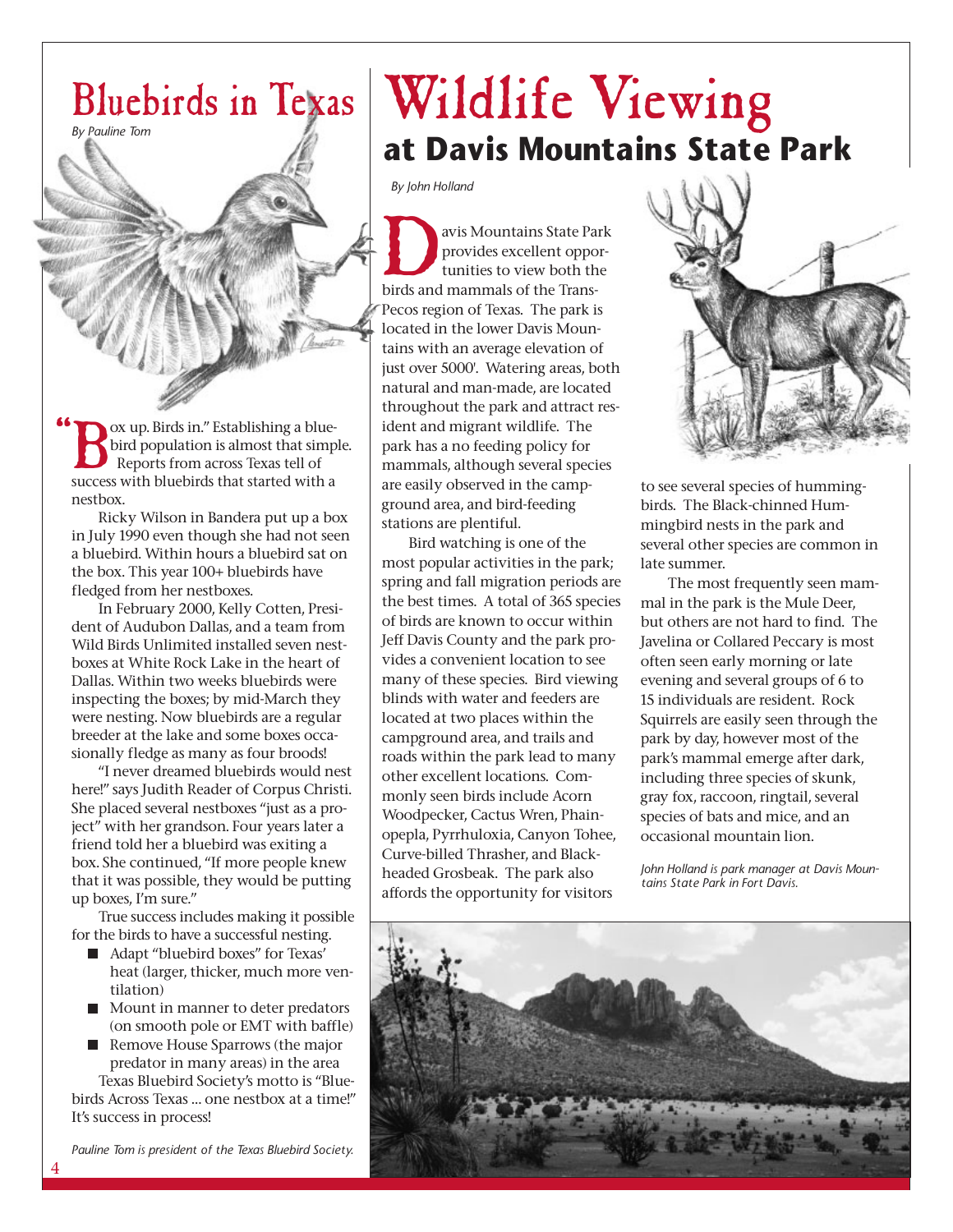## **UPCOMING EVENTS** Book Reviews

#### Master Naturalist Training

The Master Naturlaist program fall training will start as early as February 2003. Application periods begin in December. For more information on a chapter near you, contact Michelle Haggerty at 979-458-2034 or mhaggerty@wfsc.tamu.edu

The Master Naturalist program is a natural resource based volunteer program sponsored statewide by Texas Parks and Wildlife Department and the Texas Cooperative Extension. Volunteers are offered a minimum of 40 hours training covering basic natural resource management, interpretation and functions of their local ecoregions. In return for that training and to receive certification as a Master Naturalist we ask that volunteers give back a minimum of 40 hours of service in natural resource community projects and seek an additional 8+ hours of advanced training in a natural resource subject of interest to them annually.

#### Birding Festivals

| Balmorhea Birdfest in Balmorhea                                                                          | October 31 - November 1           |
|----------------------------------------------------------------------------------------------------------|-----------------------------------|
| Rio Grande Valley Birding Festival in Harlingen                                                          | November $6 - 10$                 |
| Eagle Fest in Emory                                                                                      | January 11 - 12                   |
| Celebration of Whooping Cranes & Other Birds<br>in Port Aransas<br>Migration Celebration in Lake Jackson | February 21 - 23<br>March 15 - 17 |
| <b>Butterfly Festivals</b><br>Texas Butterfly Festival in Mission                                        | October 17 - 20                   |

Grapevine Butterfly Festival in Grapevine **October 19** 

#### Nature Festivals

| Wild in Willacy in Raymondville/Port      |                  |
|-------------------------------------------|------------------|
| Mansfield                                 | October 24 - 27  |
| South Texas Wildlife and Birding Festival |                  |
| in Kingsville                             | November 22 - 24 |
| <b>Texas Tropics Nature Festival</b>      | March 27 - 30    |
|                                           |                  |

For more information on these events visit: www.tpwd.state.tx.us/nature/birding/festivals/festivals.html

#### Meetings and Events

The Texas Ornithological Society will be holding a winter meeting in Amarillo from Feb. 6-8 2003. Information will be on their web site describing the meeting in detail. www.texasbirds.org

#### Lonestar Legacy Weekend

Many State Parks and Wildlife Management areas will be holding special events the weekend of October 19. Contact your favorite recreation site to see how you can enjoy a special weekend and support our great outdoors in Texas.

*Review by Paul Robertson*



Outwater, Alice. 1996. *Water: A Natural History.* Basic Books. ISBN 0-465-03780.

**B**ook reviews are usually written<br>awhile you miss a really good<br>one but get lucky and discover it late about new books. Once in one but get lucky and discover it later. Such was the case with *Water* by the ironically named Alice Outwater who wrote it while working in the "bowels of a Boston wastewater treatment plant." Don't let this locale mislead you; she has technical degrees from the University of Vermont and MIT.

This book is a fascinating account of our nation's water from the pristine streams and springs of pre-European times to the water in your toilet today. For me the most fascinating part of the book was her insightful, chronological account of the dismantling and rearranging of our country's flowing water systems. In our high tech dominated world it is difficult to imagine that the primary forces in this dramatic and continent-wide transformation were events as seemingly mundane as the virtual extinction of beaver and prairie dogs, the conversion of grasslands to crop lands, and the destruction or modification of most riparian (streamside) systems. The effects of the dam building, channeling, and reservoir construction of the 20th century pale in comparison to those "mundane" actions of oh so long ago. What we did to our water systems is much more dramatic than what we have put in them.

Fortunately this book is still in print and inexpensive.

*Paul Robertson is the Nongame and Rare Species program leader in the Austin offices.*

5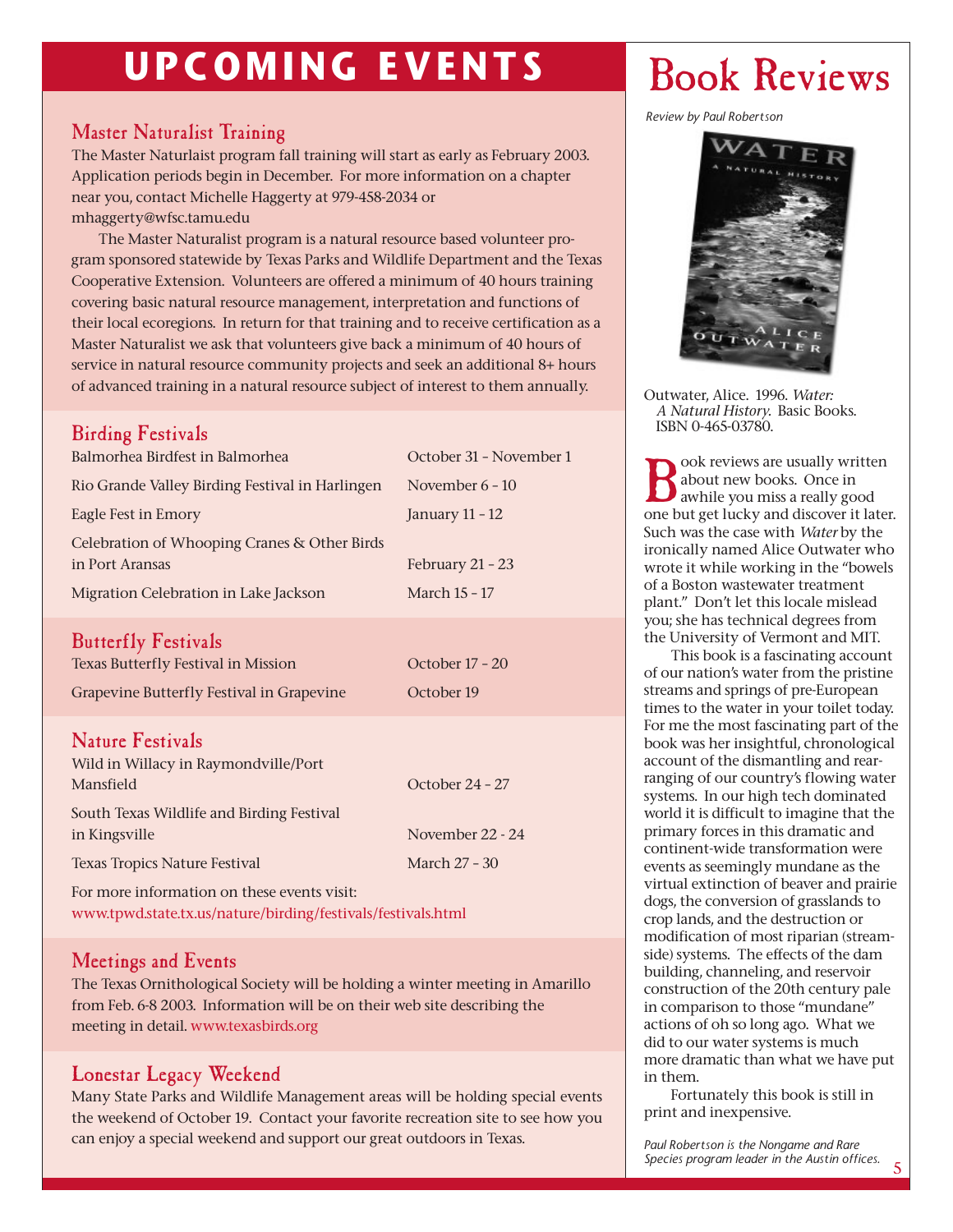

#### *by Dana Price*

It's natural to think about wildflowers in spring when our open Texas landscapes are blanketed with color.<br>But summer? By the time August ripens, t's natural to think about wildflowers in spring when our open Texas landscapes are blanketed with color. with even this summer's generous July rains parched out of memory, I am bent on survival. Two more months 'til it cools off … maybe. I could go dormant like many of my plant friends, curl inside my prickly self like a cactus. But the survival mode I prefer is the one I learned my first summer in Texas: to get and stay wet as long as possible.

Fortunately for folks who love native plants, summer offers plenty of opportunities to botanize while floating, fishing and paddling on our beloved Hill Country creeks and rivers or hiking in the shade of their riparian woodlands. In these moister areas, summer wildflowers are there for discovering: emerging from the river's edges and calm backwaters, hidden in the shady riparian zone, and tucked into cool seeps and springs.

In the calm backwaters of rivers like the Guadalupe, look for the yellow pond-lily or spatterdock (*Nuphar luteum*). Its relatives the water lilies (*Nymphaea* spp.) and yellow lotus (*Nelumbo lutea*) can be found in ponds and lakes throughout eastern and southern Texas. Also in calm water, Wapato or arrowhead (*Sagittaria latifolia* and other *Sagittaria* species) with its three-petaled white flowers and arrowshaped leaves can form large colonies along the edges of creeks and lakes.

Humans are not the only life forms that love tubing. Floating freely in quiet water, Bladderwort (*Utricularia* spp.) has bladders at its finely divided leaf tips. This plant is carnivorous, like the sundews (*Drosera* spp.) with which

bladderworts may grow in boggy places. Its bladders double as traps in which it captures small insects. Bladderwort's small yellow flowers are unusual as well, with a spurred lower lip and lump in the throat similar to a snapdragon. (It is not related, but is in an allied family, the Lentabulariaceae).

American water-willow (*Justicia americana*) emerges from the water or moist soil of even the swifter streams. Its white flowers are streaked with purple inside the throat and appear from spring to fall. It can blanket the edges of streams, as can the Water-primrose, (*Ludwigia peploides*) with its glossy dark green leaves and yellow flowers.

The walls and gravelly areas around seeps can be hidden gardens throughout the summer with yellow monkey-flowers (*Mimulus glabratus*), maidenhair ferns (*Adiantum capillus-veneris*) and, if you are lucky, the stream orchid, or Giant Hellebore (*Epipactis gigantea*). This orchid can grow quite tall (to 3 feet) and its brownish-red or purple veins and lip contrast with the greenish-white background of its small flowers.

California loosestrife (*Lythrum californicum*) brightens Hill Country streams with its bright purple flowers. If you find its shorter, broader-leaved sister, Stream loosestrife (*L. ovalifolium*) you have seen an uncommon Hill Country endemic. *L. ovalifolium*'s broader leaves are widest towards the tip, while *L. californicum*'s leaves are narrow and rounded at the base.

Leaving the water's edge, the gravels, sands and moist soils near waterways provide a summer haven for flowering plants. Along the Llano River you may find water hyssop (*Bacopa monnieri)* creeping along in moist sands bearing

small white to purplish flowers. This mat-forming member of the Snapdragon family (Scrophulariaceae) occurs in moist habitats throughout our state. You may also find plants that don't require wet areas, but benefit from the moist yet well drained sands. Clammyweed (*Polansia dodecandra*) with its sticky foliage and showy long, purple anthers inhabits open areas along roadsides or alluvial soil.

Richer, moist soils along the stream edge are home to flowering shrubs like Buttonbush (*Cephalanthus occidentalis*) with its round clusters of white flowers and Elderberry (*Sambucus canadensis*), which should be in fruit by late summer. Moving away from the stream edge in the riparian forest look for shade lovers such as Pigeon-berry (*Rivina humilis*), bright red Turk's cap (*Malvaviscus arboreus* var. *drummondii*), White Boneset (*Eupatorium serotinum*) and frostweed (*Verbesina virginica*), whose white flowers will appear in fall.

Open areas that are close enough to water to remain moist often bear showy wildflowers into the late summer. Look for Bluebell gentians' (*Eustoma grandiflora*) rich display or the vibrant reds of Cardinal flower (*Lobelia cardinalis*). A plant that is fun to play with, False dragon-head or Obedient plant (*Physostegia* spp.) has showy pink to purplish flowers that stay in place if you turn them to the side. A slender plant that is harder to find, Bluehearts (*Buchnera floridana*) has purple flowers and reddish or purplish pigmentation in the stems and leaves; it is thought to be a parasite on the roots of other plants.

These are only a few of the lovely native plants that flower in wet places throughout the summer. While you take refuge from the sun and heat, please remember that our native streamside habitats are vulnearable. Aquatic habitats are being overtaken in some areas by non-native invasive species such as hydrilla, water hyacinth, elephant ears and yellow iris, displacing our native aquatic plants. Adjacent land uses may alter watersheds. Riparian areas are impacted by human recreational activities, trampling by foot and vehicular traffic. Keep the wildflowers in mind and please tread lightly!

*Note: Thanks to Jason Singhurst for suggesting this topic and providing plant names and Jackie Poole for her review. Most of the plants mentioned here are pictured in Wildflowers of the Texas Hill Country by Marshall Enquist (1987) or Wildflowers of Texas by Geyata Ajilvsgi (1984).* 

*Dana Price is a botanist with the Wildlife Diversity branch working out of the Austin office.*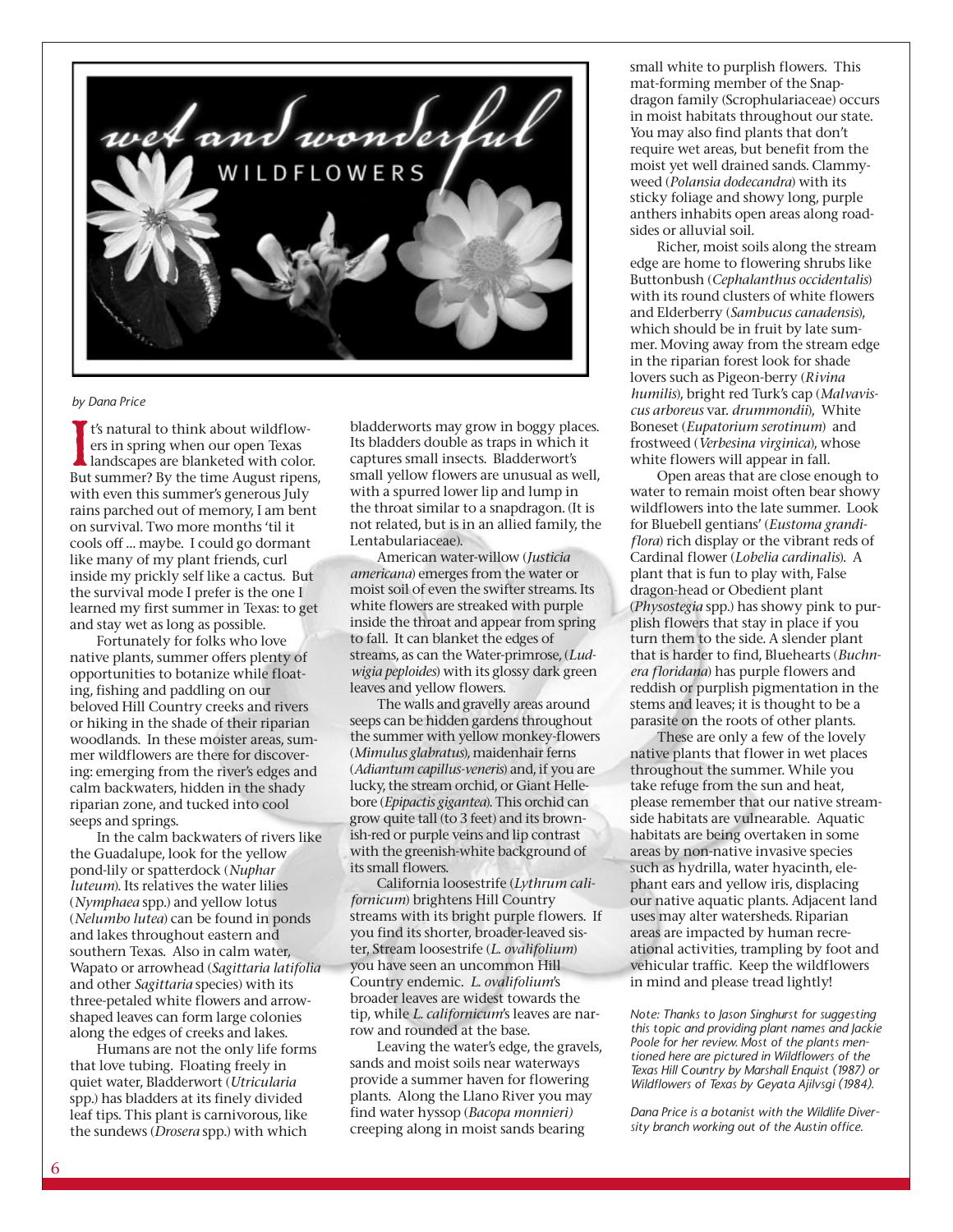#### *[The Pineywoods Continued]*

hardwood forests were replanted to loblolly pine, and thus changing the natural mosaic of the landscape. In addition, the natural and Indian-initiated fires were replaced with complete fire suppression efforts beginning early in the twentieth century. Absence of fire from fire-dependent ecosystems allowed encroachment of fire-intolerant species from the lower slopes. In the river bottoms, large areas of forests have been inundated by man-made reservoirs.

The actions of man during the last few decades may have had the greatest impact to-date on the landscape of the Pineywoods. The ever-growing human population and the advent of a global economy have produced significant demands for natural resources from the region. These demands have led to conversion of lands to residential, commercial and agricultural development. In addition, increases in infrastructure such as roads have been necessary to support this growth. Along with this growth there is an associated loss of the natural landscape and the animal and plant species dependent upon that landscape. Another problem associated with population growth is the increasing demand for water. The result is a landscape that is highly altered, converted and fragmented.

So, where do we go from here? We are faced with the difficult task of balancing the needs of man with the needs of the natural world in which we live. The best hope for long-term conservation of the natural landscape of the Pineywoods is intelligent landuse planning. We need current information concerning all of the natural vegetative communities and the animals and plants that depend upon them. We need to develop information concerning carrying capacities, and movements of both animal and plant populations across the landscape. We need to establish a network of natural and managed landscapes linked by habitat corridors that can sustain these species into the future. As if these tasks weren't difficult enough, these areas will have to be integrated within a human-dominated landscape. Can this be accomplished? Only time can truly answer this question. It may be possible if we as a society are willing to work together to achieve this worthy goal.

*Ricky W. Maxey is a wildlife diversity biologist in Nacogdoches. Rick L. Turner is senior ecologist for The Nature Conservancy in Nacogdoches.*

# Wild Stuff!

### **Venomous Snakes of Texas Poster**

#### Teachers and Parents,

You can order this full color 20" x 24" poster featuring venomous snakes in Texas for your classroom or children.

The poster showcases information on all venomous snakes found in Texas from the Copperhead to the Texas Coral Snake including: vital statistics, habitat and behavior. Also includes first aid tips.



#### **All of this for only \$5.00! Which includes shipping and handling.**

To get your copy just fill out the form below.

Please make checks payable to: **Texas Parks and Wildlife Nongame Fund**

and mail to:

**Texas Parks and Wildlife Department Wildlife Diversity Branch 4200 Smith School Road Austin, Texas 78744**

| <b>PLEASE PRINT</b> |
|---------------------|
|                     |
| Name                |
|                     |
|                     |
|                     |
|                     |
|                     |
|                     |
|                     |

**Discounts are available for orders of 10 copies or more contact the coordinator at (512) 389-4644.**